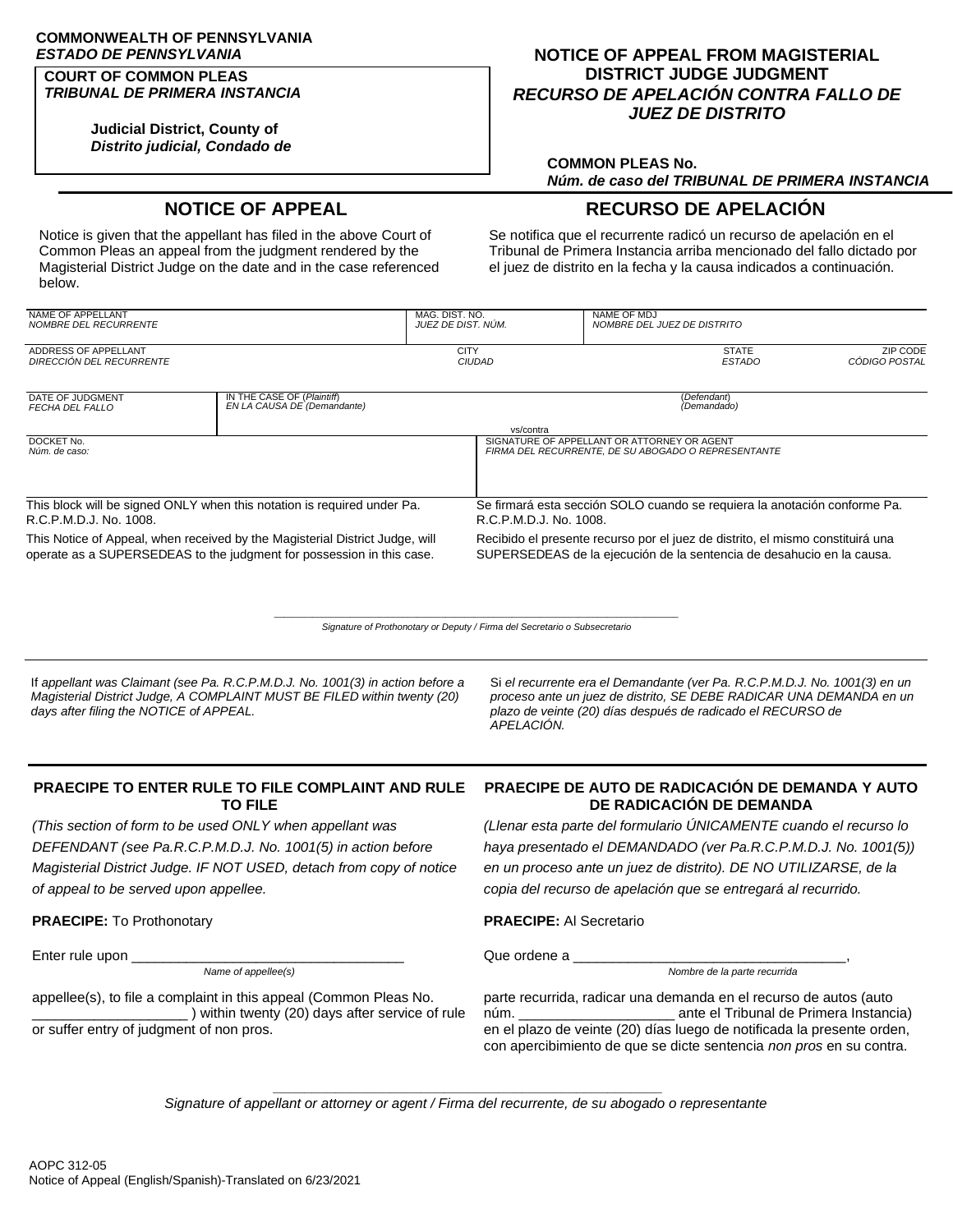|     | $\_$ , appellee(s)<br>Name of appellee(s)                                                                                                                                                                                           |     | <b>AUTO:</b> A<br>__, parte recurrida<br>Nombre de la parte recurrida                                                                                                                                                                   |
|-----|-------------------------------------------------------------------------------------------------------------------------------------------------------------------------------------------------------------------------------------|-----|-----------------------------------------------------------------------------------------------------------------------------------------------------------------------------------------------------------------------------------------|
| (1) | You are notified that a rule is hereby entered upon you to file a<br>complaint in this appeal within twenty (20) days after the date of<br>service of this rule upon you by personal service or by certified<br>or registered mail. | (1) | Se ordena a usted por el presente radicar una demanda en el<br>recurso de autos en el plazo de veinte (20) días luego de<br>habérsele notificado la presente mediante notificación personal<br>o carta certificada o registrada.        |
| (2) | If you do not file a complaint within this time, a JUDGMENT OF<br>NON PROS MAY BE ENTERED AGAINST YOU.                                                                                                                              | (2) | Si usted no radica una demanda dentro de este plazo, EL JUEZ<br>PODRÁ DICTAR SENTENCIA DE NON PROS EN SU<br>CONTRA.                                                                                                                     |
| (3) | The date of service of this rule if service was by mail is the date<br>of the mailing.                                                                                                                                              | (3) | En caso de envío por correo, el presente auto se tendrá por<br>notificado a la fecha del envío por dicho medio.                                                                                                                         |
|     | Date: 20                                                                                                                                                                                                                            |     | de 20<br>Fecha: The contract of the contract of the contract of the contract of the contract of the contract of the contract of the contract of the contract of the contract of the contract of the contract of the contract of the con |
|     | Signature of Prothonotary or Deputy / Firma del Secretario o Subsecretario                                                                                                                                                          |     |                                                                                                                                                                                                                                         |

#### **YOU MUST INCLUDE A COPY OF THE NOTICE OF JUDGMENT/TRANSCRIPT FORM WITH THIS NOTICE OF APPEAL.**

The appellee and the magisterial district judge in whose office the judgment was rendered must be served with a copy of this Notice pursuant to Pa.R.C.P.M.D.J. 1005(A).

#### **USTED TIENE QUE INCLUIR COPIA DEL FALLO/TRANSCRIPCIÓN JUNTO CON ESTE RECURSO DE APELACIÓN.**

Con arreglo a lo dispuesto en Pa.R.C.P.M.D.J. 1005(A), se debe entregar copia del presente recurso a la parte recurrida y al juez de distrito cuyo despacho haya dictado el fallo.